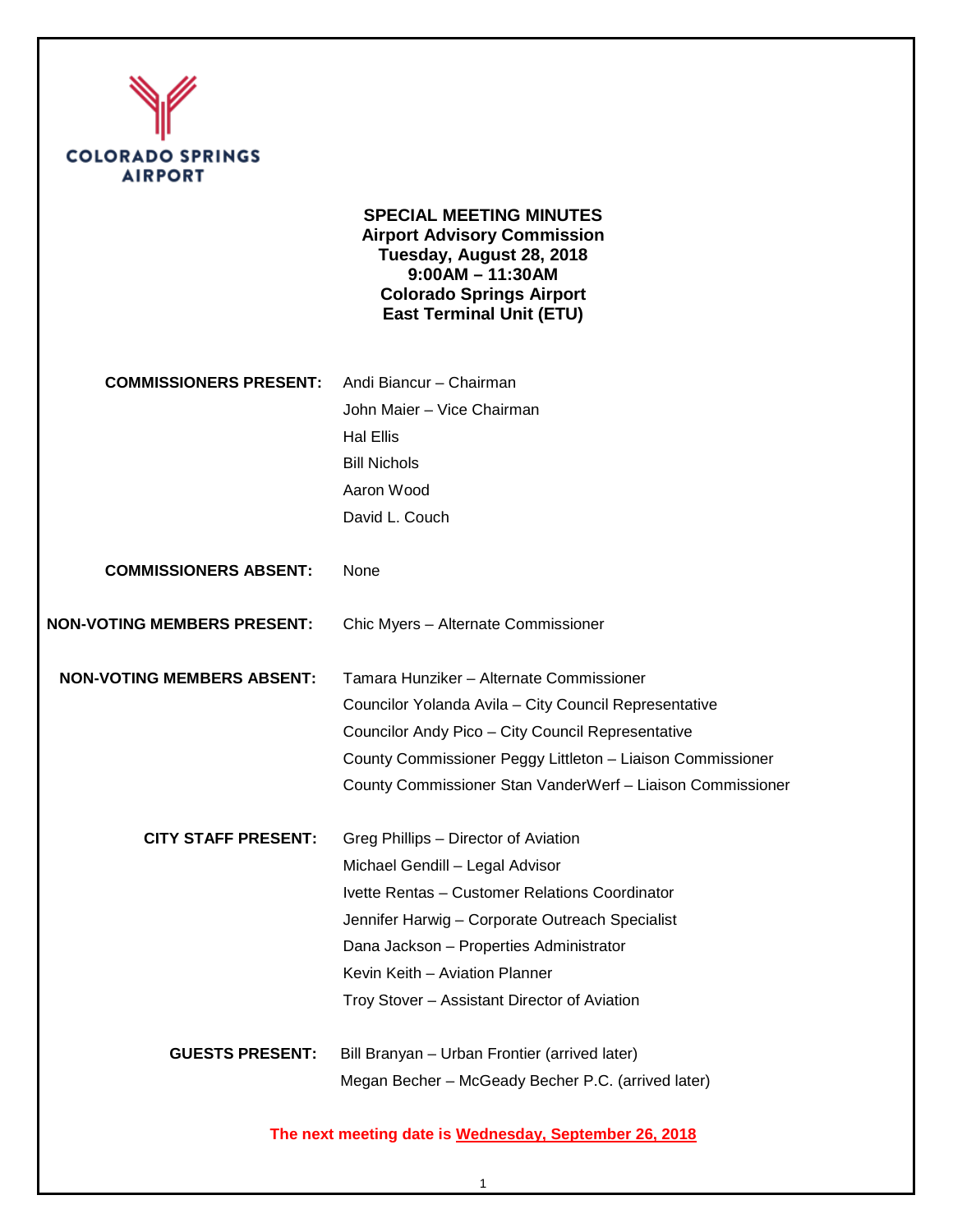## **I. CALL TO ORDER**

Ι

Chairman Biancur called the meeting to order and stated for the record the purpose of the Special Meeting.

This special session of the Colorado Springs Municipal Airport Advisory Commission is being called by the chair at the request of Commissioners Nichols, Ellis, Wood, and Couch on 28 August, 2018 at 0900 hours at the Colorado Springs Municipal Airport Offices to rectify an error in the statutory role in the conduct of its charter in accordance with Colorado Springs City Code 14.1.102:

FUNCTIONS*:*

*"The Municipal Airport Advisory Commission shall act in an advisory capacity to the Mayor, the City Council and the City Planning Commission, and may act in an advisory capacity to the El Paso County Planning Commission and the Board of County Commissioners of El Paso County in land use and other matters affecting the construction, planning or operation of the airport. The Commission shall render advice concerning the airport master plan, its implementation, updating or changes. The Commission shall review and make recommendations concerning long range planning for the airport. (Ord. 3183; Ord. 3748; 1968 Code §1-154; Ord. 80-140; Ord. 01-42; Ord. 11-19)"*

The COS Municipal Airport Advisory Commission will review and consider information regarding planning of the Peak Metropolitan District and related Service Plan, the matter having been formally presented to the Colorado Springs City Council working session on 13 August 2018, without action by this Commission. The Commission will also further expedite further consideration of land use items; AR DP 18-00534 and PPR-18-037 previously addressed in the regular meeting on 22 August, 2018.

Chairman Biancur granted the request of Greg Phillips to change the order of the agenda allowing COS to present Land Use Items AR DP 18-00534 and PPR-18-037 also known as items 4 and 6 tabled at the Wednesday, August 22<sup>nd</sup> Airport Advisory Commission Meeting before the special meeting item Peak Metropolitan District.

## **II. LAND USE REVIEW**

COS presented item #4, AR DP 18-00534, a Kum & Go gas station at Airport Road and Troy Hill Road that was tabled by the AAC on 28 August, 2018 regarding lighting concerns.

Commissioner Ellis moved to recommend approval of item #4 based on two (2) caveats:

- 1. The developer takes action to mitigate any potential conflict with runway approach lighting.
- 2. The developer will present the final design/signage plan to the AAC.

Discussion: Motion withdrawn and restated to recommend approval of item #4 based on two (2) caveats:

1. The Planning Commission takes action to mitigate any potential conflict with runway approach lighting.

2. The Planning Commission be requested to present the final design/signage plan to the AAC. Commissioner Nichols second. **Approved (Unanimous)** 

#### **III. LAND USE REVIEW**

Land use item #6, PPR-18-037, regarding the Woodford Manufacturing site plan located at Powers Blvd. tabled on 22 August, 2018. The AAC requested clarification if office space was to be included, would noise mitigation procedures be required? The Commission was assured no office space was indicated within the plan. Vice Chairman Maier moved to recommend approval. Commissioner Wood second. **Approved (Unanimous)** 

## **IV. SPECIAL MEETING-PEAK METROPOLITAN DISTRICT**

Statement for the record by Chairman Biancur:

Through oversight, the Commission was not made fully aware of the formation of the Peak Metropolitan District as an element of the Business Park and was therefore, unable to perform its legislative duties in advising the airport management in fulfillment of its directive duties.

Chairman Biancur directed this portion of the meeting would fully comply with city directed procedures and Robert's Rules of Order. The Airport would introduce and brief the issue, to include the Consolidated Service Plan in sufficient detail to allow the commission to render a recommended course of action.